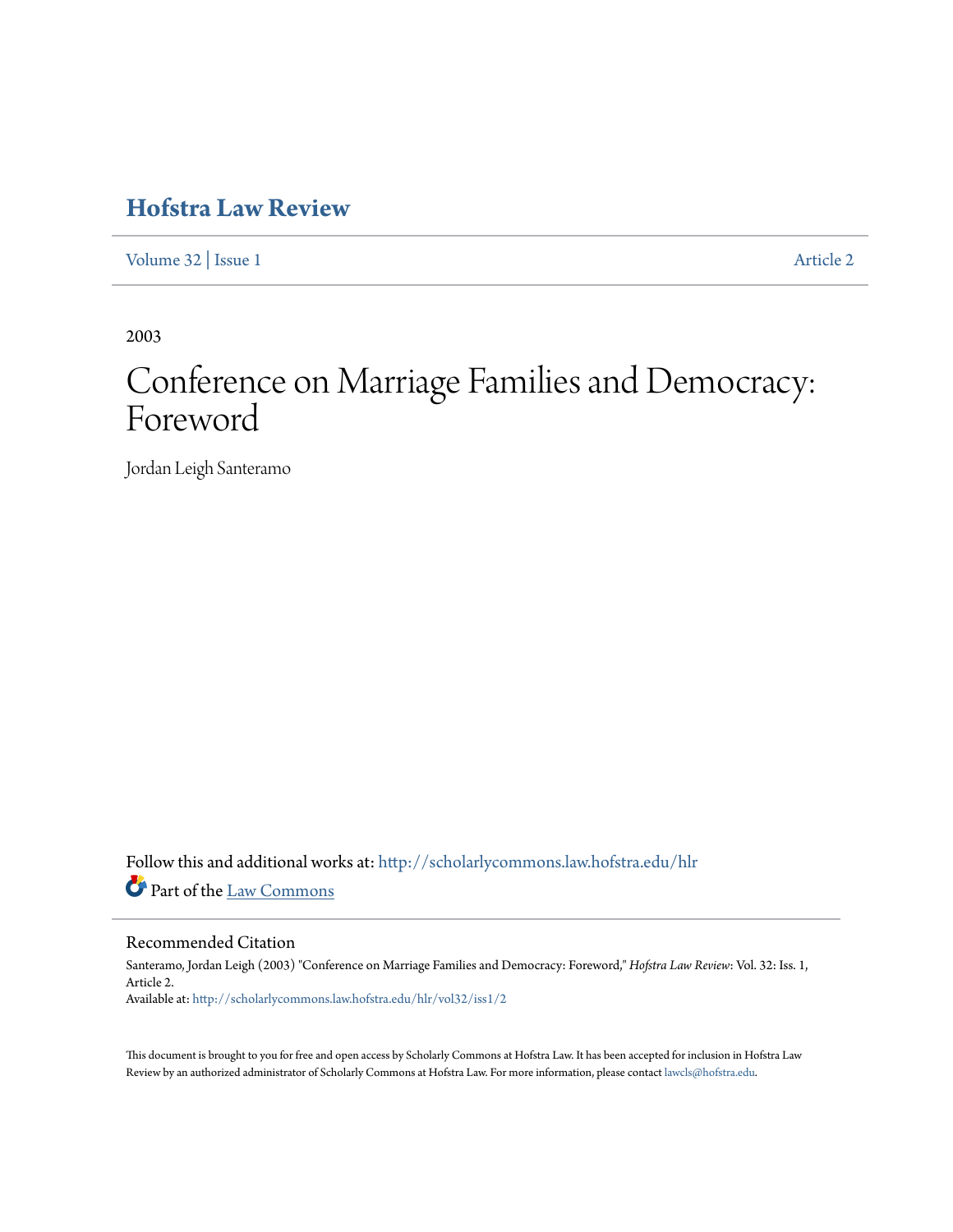### CONFERENCE **ON** MARRIAGE, FAMILIES, **AND** DEMOCRACY

#### FOREWORD

#### *Jordan Leigh Santeramo \**

In a time when the definition of marriage is being hotly contested, even as federal lawmakers propose a "federal marriage amendment" to build a definition of marriage into the U.S. Constitution, examining the role of democracy in how we perceive and define "marriage" and "family" is important. Governmental proposals to "promote marriage" through welfare policy would expand marriage's reach, even as the proposed "federal marriage amendment" would limit who may participate in the fundamental social institution of marriage. Whether you view democracy through the eyes of a state court judge, the President of the United States, a foreign delegate, a law professor, or an average citizen, we are all human beings, and the gravity of these issues becomes obvious as we ask ourselves, in a democratic society, who decides what "family" means? What role, if any, should our government have in determining such a human issue? What are the justifications for government's interest in marriage, and, more broadly, in families? What is the relationship between family self-governance and democratic selfgovernment? Why does marriage remain at the center of so many contentious public debates? Has the case been made for making marriage the cornerstone of family policy?

On March 14-15, 2003, thirty-five prominent academic scholars from a range of disciplines gathered at Hofstra University School of Law, for a Conference on Marriage, Democracy, and Families, to ask themselves precisely these questions. One year later, as this symposium goes to press, these issues remain just as significant and just as contested. This Symposium illustrates this diversity of views. Some

<sup>\*</sup> Editor-in-Chief, *Hofstra Law Review;* J.D. anticipated May 2004.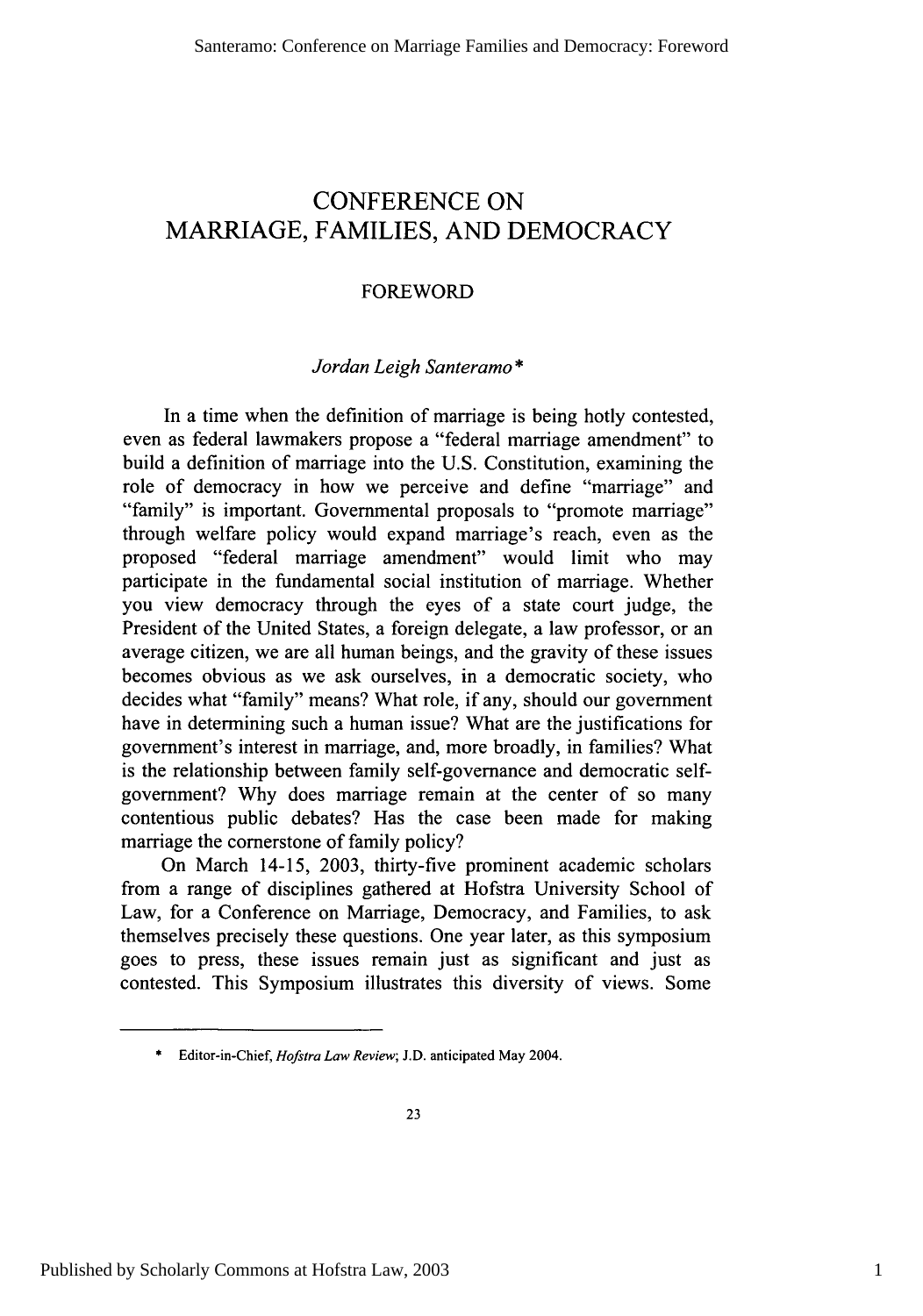#### *HOFSTRA LA W REVIEW*

scholars contend that the definition of "family" should be determined more by individual citizens, and would shift the focus away from he institution of marriage (between a man and woman) to a broader protection of an array of "families," accorded rights and obligations regardless of their sexual orientation. On the other side, other scholars look upon the marriage of a heterosexual couple as the bedrock of our society, an institution that must be preserved and elevated above other close relationships.

The Conference on Marriage, Families, and Democracy consisted of five panels, during which scholars explored the following questions:

**I. HISTORICAL PERSPECTIVES ON MARRIAGE.** This panel considers the history of government's interest in marriage as an institution that sustains democratic self-government. It explores the idea that marriage helps constitute (or domesticate) adults as good citizens, as well as the gendered nature of this relationship. Perceived connections between marriage and civic virtue were historically important to governmental policies concerning freed slaves, immigrants, and child protection. Has viewing families as seedbeds of civic virtue, in which children develop the skills and capacities fundamental to self-government, justified regulation of the family or deference to family self-government? **Of** what import is the history of government's interest in marriage to today's efforts to fortify twoparent, marital families and to reduce the incidence of single-parent families? For the current issue of whether to recognize same-sex marriage?

**If. FAMILIES IN LEGAL AND POLITICAL THEORY.** This panel explores perspectives in legal and political theory about the relationship between marriage and democratic self-government. It also examines the place of families, as an institution of civil society, in our constitutional order. How might various legal and political theories about the family evaluate current governmental proposals to bolster marriage? What are the justifications for government's interest in families and its regulation of them? May government justifiably prefer and promote marriage over other family forms? Should concerns for the human dependencies and vulnerabilities arising within intimate relationships lead to imposing obligations even on unmarried partners, as the recent **ALI** Domestic Partnership Principles propose? Should government try to shape marriages so they promote certain public values and public purposes?

24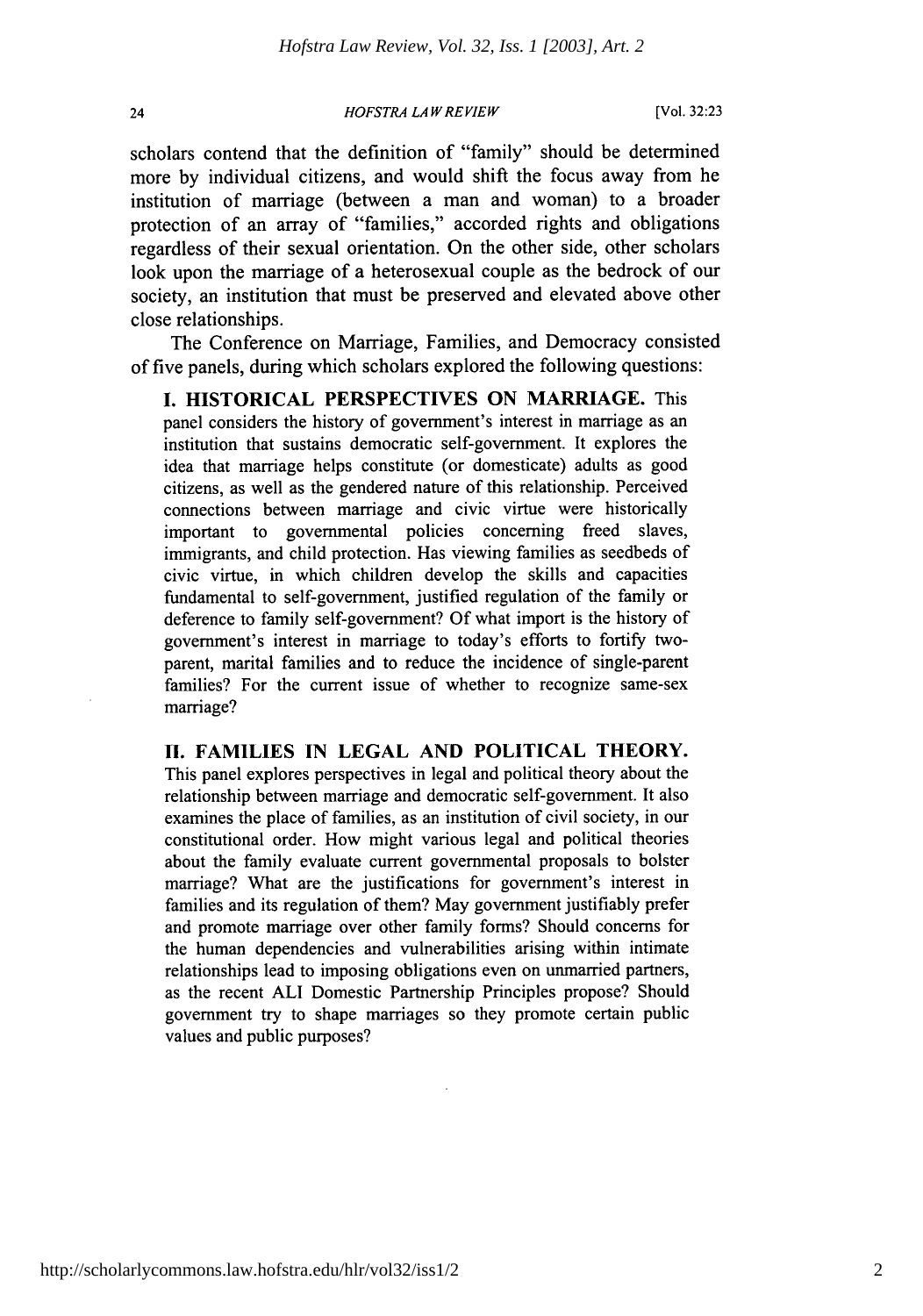#### *FOREWORD*

**III. CURRENT POLICY INITIATIVES TO PROMOTE MARRIAGE.** This roundtable addresses a range of current policy initiatives to promote and sustain marriage, through, for example, welfare reform, and greater reliance on partnerships between federal and state governments and faith-based and community groups. Has the case for marriage and for government's role in promoting it been made? Are efforts to promote marriage sufficiently attentive to gender differences in expectations about and benefits from marriage, and to how gender inequality within marriage may contribute to women's

discontent with marriage and willingness to become mothers outside of marriage? Should the discussion include the possibility of reconstituting marriage? Further, do proposals to promote marriage adequately consider economic and racial inequality and the impact of governmental measures upon different racial groups?

IV. LESSONS BEYOND U.S. BORDERS. This panel examines the question of marriage and democracy in a global context. How have other countries addressed the relationship between marriage and selfgovernment? What role does promoting marriage play in supporting families? How do other countries address trends such as increases in divorce, cohabitation, nonmarital childbearing, and same-sex relationships? For example, some countries have extended benefits and obligations associated with marriage to nonmarital, opposite, and same-sex conjugal relationships. How do equality norms, international conventions, and human rights instruments apply to family life and the regulation of families?

**V. INTIMATE AFFILIATION AND DEMOCRACY: BEYOND MARRIAGE?** This roundtable addresses the question of whether the focus should be upon marriage and democratic selfgovernment or upon the broader issue of the relationship between intimate affiliation and democracy. Is government right to focus on the marital relationship or should it focus on a broader range of forms of intimacy, such as the parent-child/caretaker-dependent bond, the bonds of extended family, and the bonds of friendship? What forms of intimate affiliation help to provide the caregiving vital to meet the needs of children and dependents? What forms help to foster the capacities for democratic and personal self-government? How do or might other institutions of civil society (e.g., religions) support the work of families? How might government support families, as well as these other institutions of civil society? $I^1$ 

<sup>1.</sup> Brochure, Hofstra University School of Law, A Conference on Marriage, Families, and Democracy, at http://www.hofstra.edu/Academics/Law/law marriage.cfm.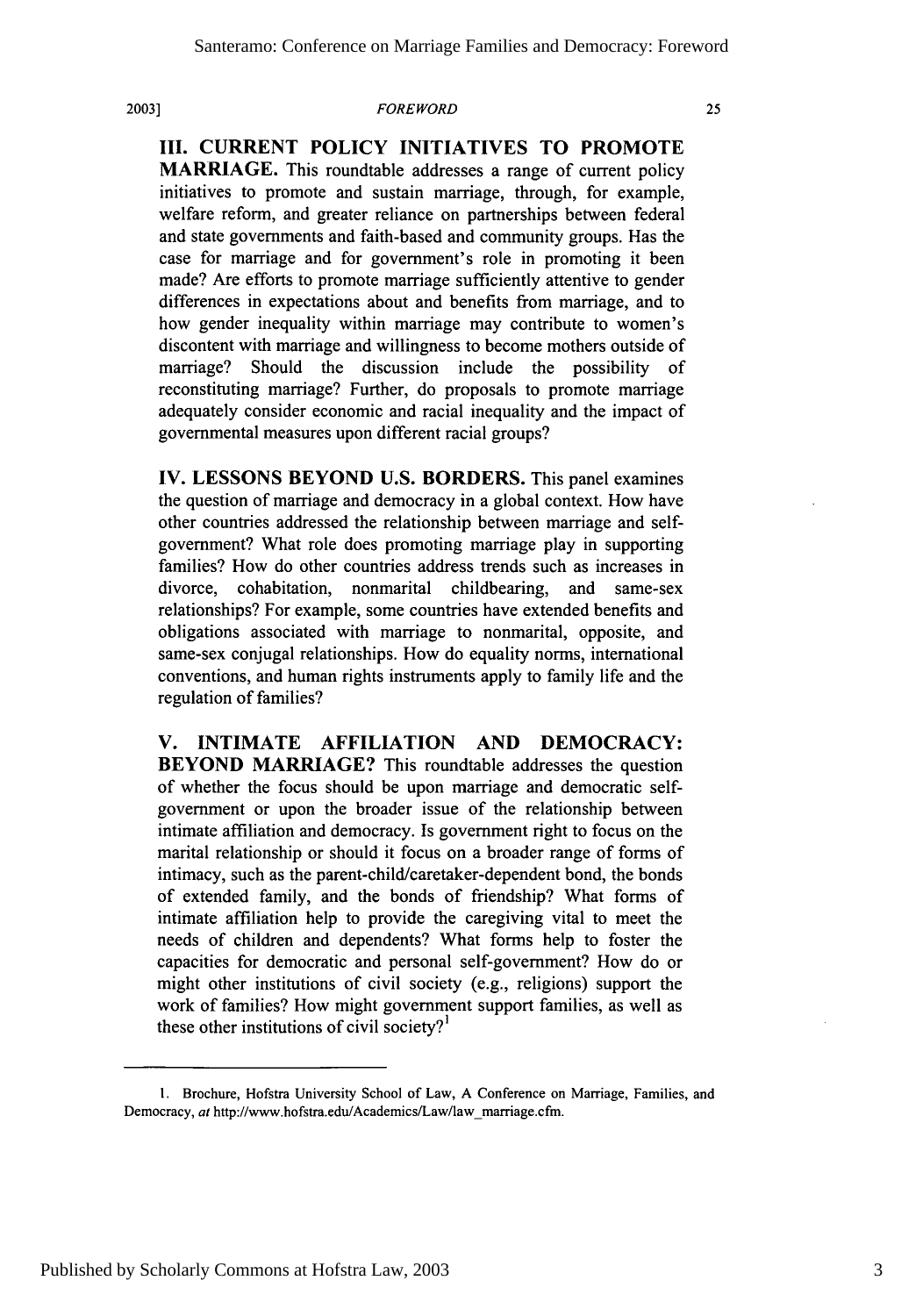*HOFSTRA LA WREVIEW*

This published Symposium contains articles by thirteen conference participants, arranged in the order in which those views were presented at the conference. Their contributions have, in most instances, been updated to respond to changes that have taken place in this rapidly evolving area of law over the year since they were first presented.

The Issue opens with a piece by James Herbie DiFonzo, moderator of Panel I, "Historical Perspectives on Family." Professor DiFonzo posits the idea that the historical concept of marriage is evolving to the point where it is no longer an "institution" with a uniform definition. Rather, it may be representative of a variety of different social arrangements, each possessing "'bundles,' of rights and responsibilities." $2$ 

In an article based upon her keynote address delivered at the Conference, Professor Herma Hill Kay, Hofstra's 2003 Sidney and Walter Siben Distinguished Professorship Lecturer, urges us to view marriage as a "joint venture," enabling parties to design their own form of marriage.3 Her article revisits and reemphasizes observations she made thirty years ago in her book review essay, *Making Marriage and Divorce Safe for Women*,<sup>4</sup> contending that the only way to strengthen marriage effectively is to provide couples with greater flexibility in formulating the terms of their own relationships.<sup>5</sup>

The next three articles come from Professors Brian Bix, Steven H. Hobbs, and Nancy L. Rosenblum, who appeared on the second panel, on "Families in Legal and Political Theory." Professor Bix accepts governmental regulation of marriage, but calls upon the government to emphasize the importance of social norms when shaping policy.<sup>6</sup> Demonstrating that history has much to teach about the present and future of family law, Professor Hobbs, through an examination of a story of love on the Oregon Trail, offers lessons about the capacity of human beings to love and to formulate and reformulate their own intimate relationships, in whatever shape or form.7 Professor Rosenblum provides a more philosophical view of marriage, drawing on political theory to

26

<sup>2.</sup> James Herbie DiFonzo, *Unbundling Marriage,* 32 HOFSTRA L. REV. 31, 33 (2003).

<sup>3.</sup> Herma Hill Kay, *"Making Marriage and Divorce Safe for Women" Revisited,* <sup>32</sup> HOFSTRA L. REv. 71, 89 (2003).

<sup>4.</sup> Henna Hill Kay, *Making Marriage and Divorce Safe for Women,* 60 CAL. L. REv. 1683 (1972) (book review).

<sup>5.</sup> *See* Kay, *supra* note 3, at 61.

<sup>6.</sup> Brian H. Bix, *State Interest and Marriage-The Theoretical Perspective,* 32 HOFSTRA L. REv. 93 (2003).

<sup>7.</sup> Steven H. Hobbs, *Love on the Oregon Trail: What the Story of* Maynard v. Hill *Teaches Us About Marriage andDemocratic Self-Governance,* 32 HOFsTRA L. REv. 111 (2003).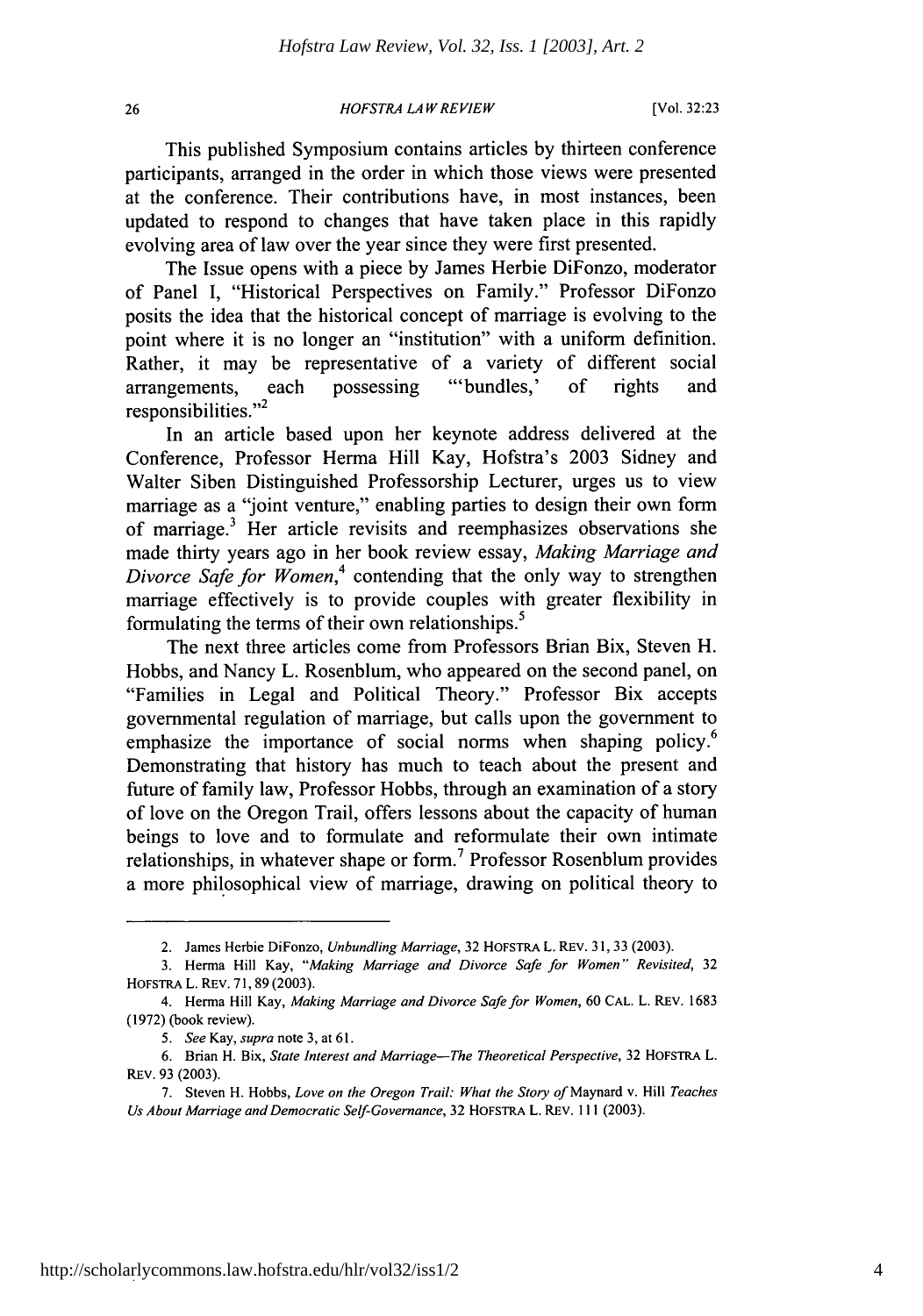**2003]**

#### **FOREWORD**

examine the role of the institution of marriage in our society and to question the moral desirability and political necessity of regulating families.<sup>8</sup>

The next four articles grew out of papers presented on Panel IV, "Lessons Beyond U.S. Borders," and are by Professors Mary Jane Mossman, Nancy D. Polikoff, Linda Silberman (with co-author Karin Wolfe), and Nora V. Demleitner. These authors encourage those engaged in public debate in the United States to examine and reflect upon the developments of family law in other countries in order to gain a new perspective. Professors Mossman and Polikoff offer an overview of recent developments in Canadian family law. Professor Mossman focuses particularly upon Canada's expanding recognition of "new families," 9 while Professor Polikoff examines Canada's *Beyond Conjugality* report and urges those who advocate for an expansive definition of "family" in the United States to deemphasize marriage.<sup>10</sup> Instead of securing the right for same-sex couples to marry, she contends that advocates should instead focus on securing equal rights for all types of family relationships, regardless of marital status." Professor Silberman and Karin Wolfe and Professor Demleitner take these issues to a transnational level. Professor Silberman and Wolfe discuss the effects of globalization on the quantity of cross-border family law disputes, and how to deal with the competing policy interests of different countries in resolving these matters.<sup>12</sup> Similarly, Professor Demleitner examines the effect of increasing migration and "how immigration laws and international prescriptions have shaped the concept of marriage and family in the United States and other Western democracies."<sup>13</sup>

Finally, Professors Don Browning, Judith Stacey, Lynn Wardle, and Linda McClain provide a variety of different perspectives on Panel V's topic, "Intimate Affiliation and Democracy: Beyond Marriage?" Professors Browning and Wardle view marriage as an institution that should be protected and preserved. Professor Browning, a theologian,

<sup>8.</sup> Nancy L. Rosenblum, *Democratic Families: The "Logic of Congruence" and Political Identity,* 32 HOFSTRA L. REV. 145 (2003).

<sup>9.</sup> Mary Jane Mossman, *Conversations About Families in Canadian Courts and Legislatures: Are There "Lessons "for the United States?,* 32 HOFSTRA L. REV. 171, 172 (2003).

<sup>10.</sup> Nancy D. Polikoff, *Ending Marriage As We Know It,* 32 HOFSTRA L. REV. 201 (2003).

*<sup>11.</sup>* Seeid.

<sup>12.</sup> Linda **J.** Silberman & Karin Wolfe, The Importance *of Private International Law for* Family Issues in an Era of Globalization: Two Case *Studies-International Child Abduction and Same-sex Unions,* 32 HOFSTRA L. REV. 233 (2003).

<sup>13.</sup> Nora V. Demleitner, *How Much Do Western Democracies Value Family and Marriage?:* Immigration Law's Conflicted Answers, 32 HOFSTRA L. REV. 273, 275-76 (2003).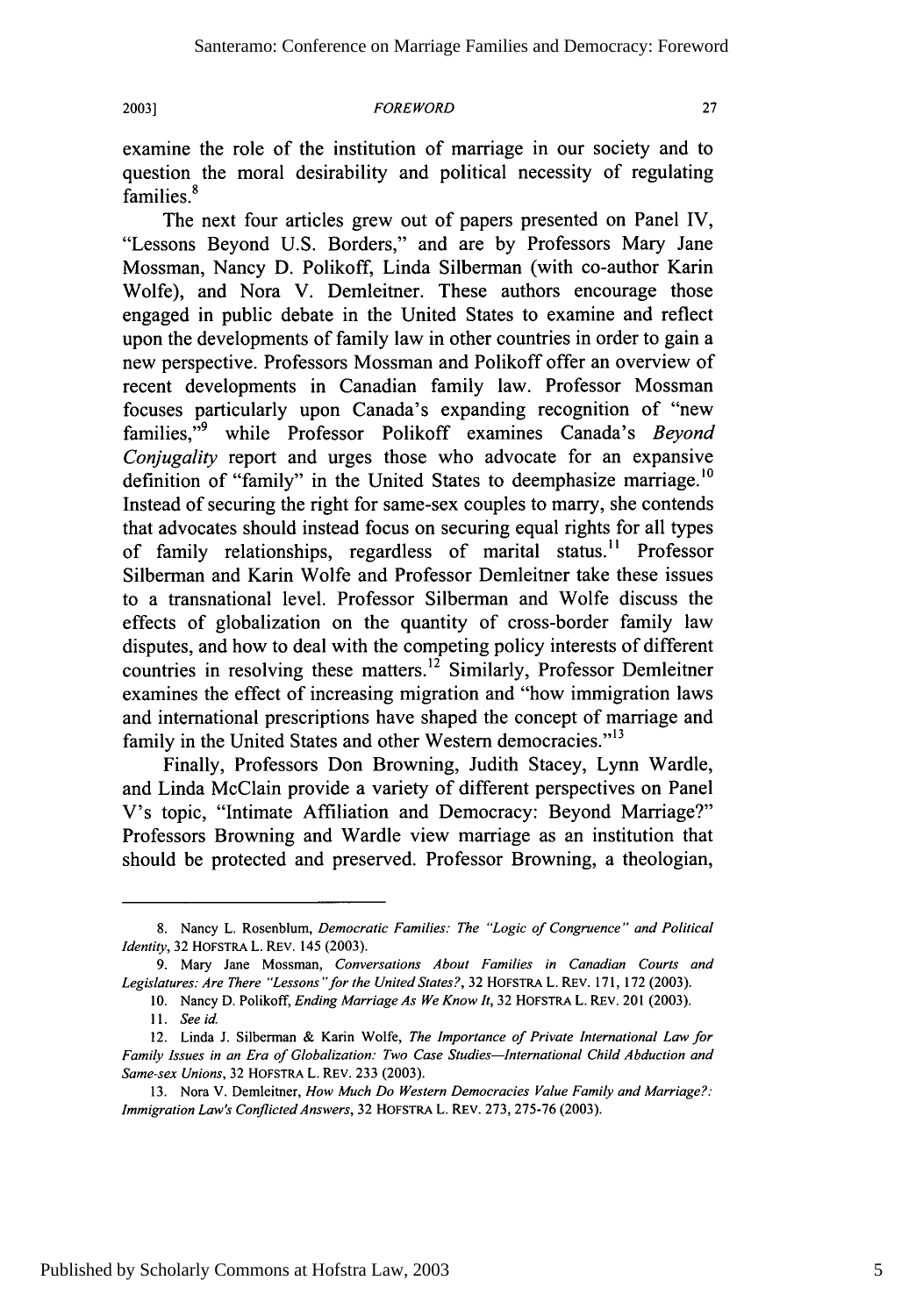$28$ 

#### *HOFSTRA LAW REVIEW*

[Vol. **32:23**

gives a philosophical and theological cast to the discussion. He examines the mother-father relationship through a "critical familism" theory espousing an "equal regard" partnership between men and women.<sup>14</sup> He holds that there is a proper place for religious reasoning in shaping family theory.<sup>15</sup> It is his belief that "marriage and family matters are primarily works of culture to be addressed in civil society and only secondarily matters that can be promoted or remedied by government policy, the market, or the details of family law."<sup>16</sup> Professor Wardle examines the constitutional effects of extending martial rights to samesex couples, stressing the historical link between traditional marriage and the generation of civic virtue.<sup>17</sup> He finds that, while reexamining social norms is a necessary and positive thing, it should not always lead to reform, but can instead lead to a reestablishment of traditional thought. 18 In response, Professors Stacey and McClain stress the importance of equality-based policies regarding marriage. Both authors argue for a broad definition of family. Professor Stacey urges a more pluralistic approach to family policy, and proposes the idea of registered kinship as an alternative to "sexual and marital family."<sup>19</sup> Expanding upon Professor Browning's idea of "equal regard," she argues for extending "equal regard to multiple genres of marriage and to the diverse, de facto forms of intimate affiliation that so many people ... have forged in response to the postmodern condition. $^{20}$  Professor McClain contends that marriage should not be abolished, but rather a principle of equality among families requires that marriage be extended to same-sex couples and that certain forms of benefits and obligations now linked exclusively to the institution of marriage be extended to other family-type relationships.<sup>21</sup> Thus, society should move partly, but not wholly, "beyond marriage." It is her view that the emphasis should be on "equality within and equality among families." *22*

20. *See id*

22. *See* id. at 383.

<sup>14.</sup> Don **S.** Browning, *Critical Familism, Civil Society, and the Law,* 32 HOFSTRA L. REV. 313 (2003).

*<sup>15.</sup> See id*

<sup>16.</sup> *See* id. at 329.

<sup>17.</sup> Lynn B. Wardle, *The Bonds of Matrimony and the Bonds of Constitutional Democracy,* 32 HOFSTRA L. REv. 349 (2003).

<sup>18.</sup> *See* id.

<sup>19.</sup> Judith Stacey, *Toward Equal Regard for Marriages and Other Imperfect Intimate Affiliations,* 32 HOFSTRA L. REV. 331, 347 (2003).

<sup>21.</sup> Linda C. McClain, *Intimate Affiliation and Democracy: Beyond Marriage?,* 32 HOFSTRA L. REv. 379 (2003).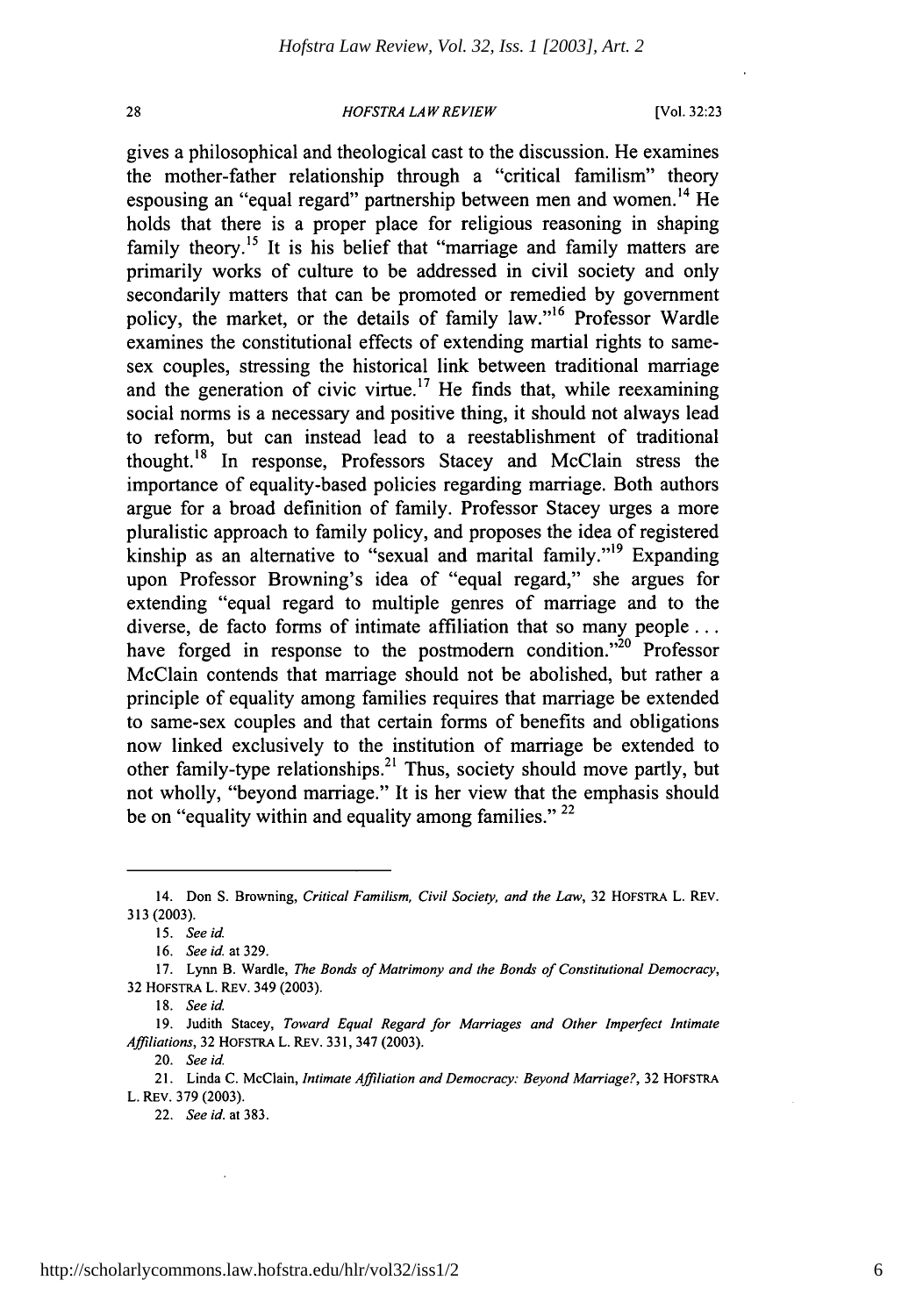**2003]**

#### *FOREWORD*

Whatever one's perspectives on these issues, ultimately, in a democratic society, conferences such as this one should be appreciated for their role in spurring citizens to seriously consider, or reconsider, the meaning of "family" and "marriage," and to ask the question, who, if any one person or institution, should decide what definition controls.

The *Hofstra Law Review* would like to thank Dean David N. Yellen for supporting this Conference. It thanks Professor Linda McClain for serving as lead organizer of the conference, as well as Professors James Herbie DiFonzo, Joanna L. Grossman, and John DeWitt Gregory, her co-organizers. Thanks also to Professor Andrew Schepard, Co-Director of the Center for Children, Families, and Law at Hofstra University School of Law, and Theo Liebmann, Director of the Child Advocacy Clinic at Hofstra University School of Law, for their remarks at the Conference reception. The Conference was also enriched by the delivery of the 2003 Sidney and Walter Siben Distinguished Professorship Lecture by Professor Herma Hill Kay and a luncheon address delivered by Justice Jacqueline W. Silbermann, Administrative Judge for Matrimonial Matters for the State of New York. Special thanks to Hofstra University School of Law's Director of Special Projects and Supervisor of Support Staff, Dawn Marzella, for all of her help with the details of the Conference. In addition, we wish to thank Professor Nora V. Demleitner, and all of the other panelists who participated in this Conference: Professors Ariela L. Dubler, Michael Grossberg, Rachel F. Moran, Hendrik Hartog, Brian Bix, Steven H. Hobbs, Nancy L. Rosenblum, Elizabeth S. Scott, Janet L. Dolgin, Katharine T. Bartlett, Waldo E. Johnson, Jr., Robert J. Levy, Steven L. Nock, Twila L. Perry, Ratna Kapur, Mary Jane Mossman, Nancy D. Polikoff, Teemu Ruskola, Linda J. Silberman, David A. Diamond, Don S. Browning, Martha A. Fineman, Martha M. Ertman, Suzanne B. Goldberg, Judith Stacey, and Lynn B. Wardle.